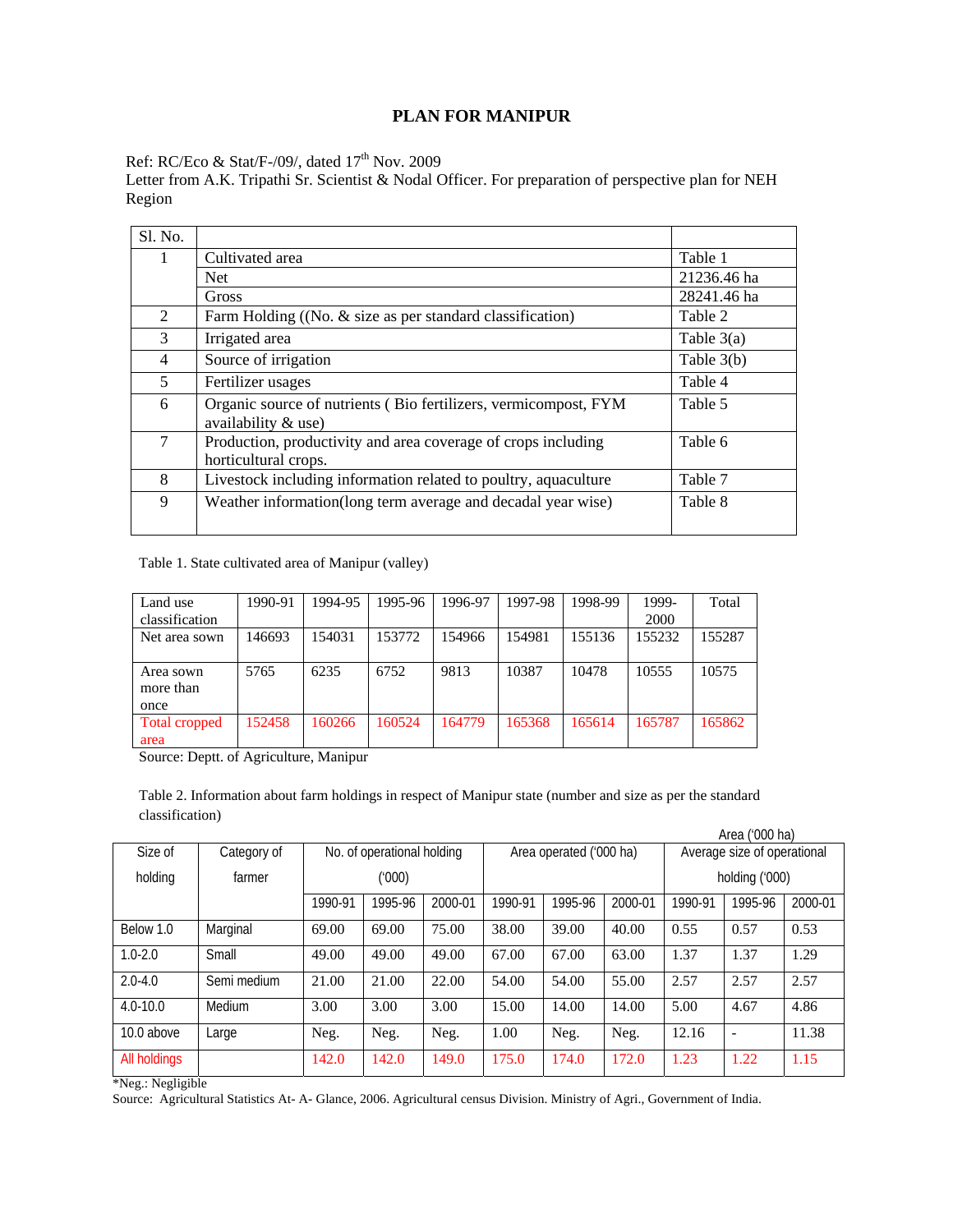## Table 3 irrigated area (net and gross)

| (a) Net irrigated area ('000 ha) during $1987-88$ to $1999-00$ and $1995-96$ to |  |          |
|---------------------------------------------------------------------------------|--|----------|
|                                                                                 |  | hectares |

|         | hectares           |
|---------|--------------------|
| Year    | Net irrigated area |
|         | Total              |
| 1987-88 | 1490               |
| 1988-89 | 1480               |
| 1989-90 | 1405               |
| 1990-91 | 1200               |
| 1991-92 | 1500               |
| 1992-93 | 1550               |
| 1993-94 | 1980               |
| 1994-95 | 2400               |
| 1995-96 | 2400               |
| 1996-97 | 2500               |
| 1997-98 | 2000               |
| 1998-99 | 2300               |
| 1999-00 | 2400               |
| 1995-96 | 2400               |
| 1996-97 | 2500               |
| 1997-98 | 2000               |
| 1998-99 | 2300               |
| 1999-00 | 2400               |
| 2000-01 | 1465               |

Source : Minor Irrigation Department, Manipur and Directorate of Econ. & Statistics, Govt. of Manipur

(b) Gross irrigated area under rice ('000 ha) during 2004-05 to 2007-2008

|         |           |                      | hectares |
|---------|-----------|----------------------|----------|
| Year    |           | Gross irrigated area |          |
|         | Irrigated | Not irrigated        | Others   |
| 2004-05 | 54.21     | 176.31               | 54.21    |
| 2005-06 | 43.37     | 166.26               | 43.37    |
| 2006-07 | 32.92     | 165.37               | 32.50    |
| 2007-08 | 34.26     | 169.25               | 34.00    |

Source: Directorate of Econ. & Statistics, Govt. of Manipur

# 4. Source of irrigation

|         |              |                         | hectares |
|---------|--------------|-------------------------|----------|
| Year    | Govt. canals | Tube well & other wells | Total    |
| 1987-88 | 1440         | 50                      | 1490     |
| 1988-89 | 1460         | 20                      | 1480     |
| 1989-90 | 1305         | 100                     | 1405     |
| 1990-91 | 1100         | 100                     | 1200     |
| 1991-92 | 1400         | 100                     | 1500     |
| 1992-93 | 1450         | 100                     | 1550     |
| 1993-94 | 1900         | 80                      | 1980     |
| 1994-95 | 2300         | 100                     | 2400     |
| 1995-96 | 2300         | 100                     | 2400     |
| 1996-97 | 2400         | 100                     | 2500     |
| 1997-98 | 1940         | 60                      | 2000     |
| 1998-99 | 2200         | 100                     | 2300     |
| 1999-00 | 2370         | 30                      | 2400     |
| 1995-96 | 2300         | 100                     | 2400     |
| 1996-97 | 2400         | 100                     | 2500     |
| 1997-98 | 1940         | 60                      | 2000     |
| 1998-99 | 2200         | 100                     | 2300     |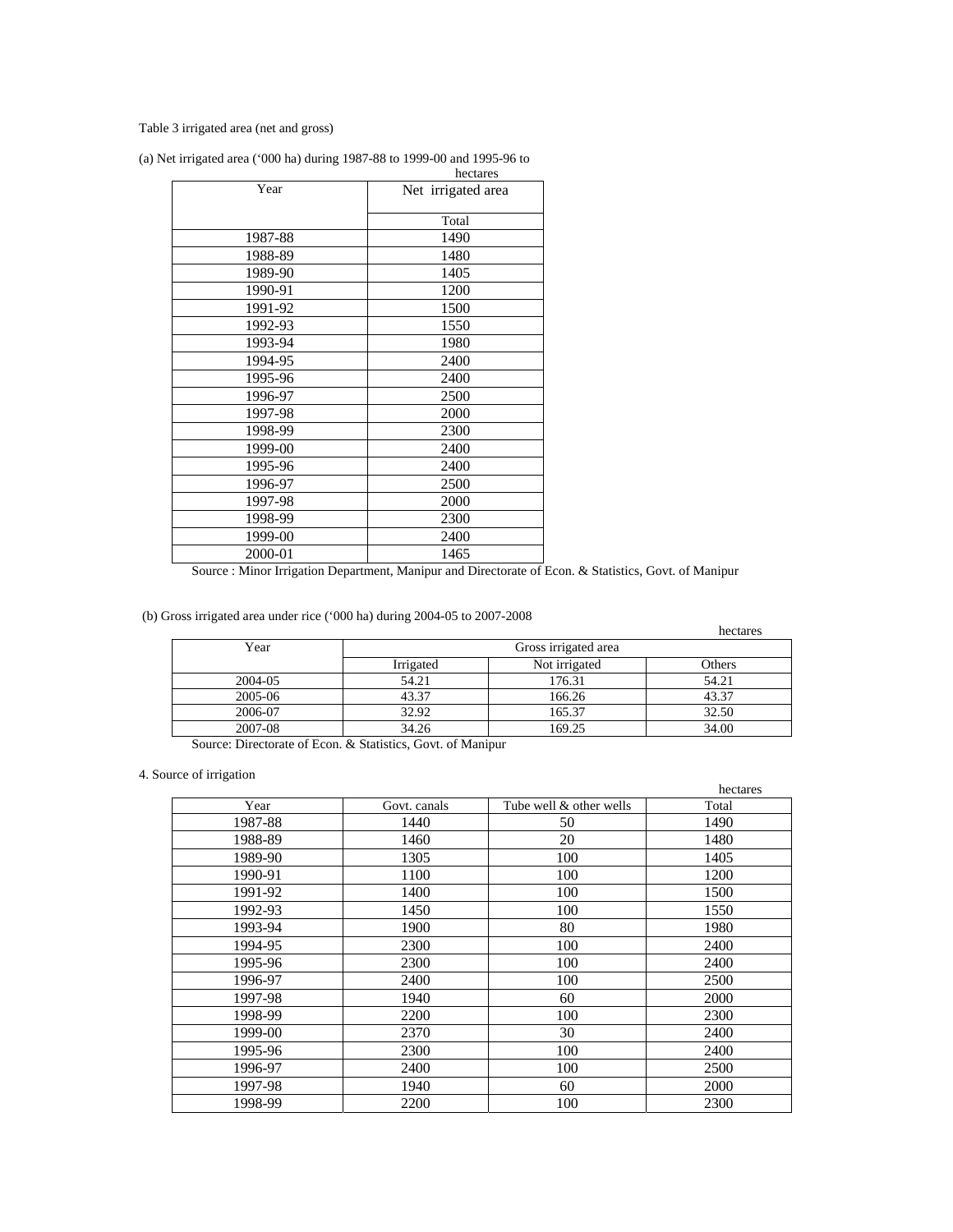| $\Omega$<br>، صمد | --                | n c<br>৴ 、               | 2400 |
|-------------------|-------------------|--------------------------|------|
|                   | $\epsilon$<br>46. | $\overline{\phantom{a}}$ | 1465 |

Source : Minor Irrigation Department, Manipur and Directorate of Econ. & Statistics, Govt. of Manipur

Table 5 Fertilizer usages (if any) Consumption of Chemical fertilizers in Manipur (in tones)

| Sl.No. | Year    | Urea  | DAP  | <b>MOP</b> | <b>SSP</b> | M. Phos.                 | Total | P.c. to total |
|--------|---------|-------|------|------------|------------|--------------------------|-------|---------------|
|        |         |       |      |            |            |                          |       | Consumption   |
| 1.     | 1998-99 | 7,362 | 590  | 105        | 495        | 120                      | 8,672 | 22.81         |
| 2.     | 1999-00 | 6852  | 1031 | 499        | 530        | 20                       | 8934  | 22.55         |
| 3.     | 2000-01 | 8721  | 1031 | 490        |            | 321                      | 10563 | 22.60         |
| 4.     | 2001-02 | 8662  | 1060 | 425        | 229        |                          | 10376 | 22.32         |
| 5.     | 2002-03 | 10237 | 1075 | 620        | 748        |                          | 12680 | 22.36         |
| 6.     | 2003-04 | 10936 | 1105 | 490        | 200        | 800                      | 13531 | 22.91         |
| 7.     | 2004-05 | 8075  | 925  | 285        | 615        |                          | 9900  | 22.43         |
| 8.     | 2005-06 | 5950  | 505  | 248        | 350        | $\overline{\phantom{0}}$ | 7053  | 23.06         |
| 9.     | 2006-07 | 6600  | 1310 | 435        | 820        | $\overline{\phantom{0}}$ | 9165  | 22.52         |
| 10     | 2007-08 | 6000  | 1278 | 570        | 650        | 6                        | 8504  | 21.15         |

Source: Department of Agriculture, Manipur

Table 6. Organic sources of nutrientsincluding bio-fertilizers vermicompost,FYM availability and use etc.

| (MT/annum) |                                           |      |          |            |  |  |  |  |  |  |  |
|------------|-------------------------------------------|------|----------|------------|--|--|--|--|--|--|--|
| Sl.No.     | <b>Nutrients</b>                          | Unit | Capacity | Production |  |  |  |  |  |  |  |
|            | <b>Biofertilizer</b>                      |      | .50      | Nil        |  |  |  |  |  |  |  |
| <u>.</u>   | Vermiculture                              | 20   | 750      | Nil        |  |  |  |  |  |  |  |
|            | Course: Donortment of Agriculture Moninum |      |          |            |  |  |  |  |  |  |  |

Source: Department of Agriculture, Manipur

Table 7.(a) Production productivity and Area, of crops Horticultural crops of Manipur

| $\overline{SI}$ |               |       | 2000-2001 |        |       | 2001-2002 |       |       | 2002-2003 |       |       | 2003-2004 |      |       | 2004-2005 |      |
|-----------------|---------------|-------|-----------|--------|-------|-----------|-------|-------|-----------|-------|-------|-----------|------|-------|-----------|------|
|                 | Name of Crops | Area  | Prod      | Prdty  | Area  | Prod      | Prdty | Area  | Prod      | Prdty | Area  | Prod      | Prdt | Area  | Prod      | Prdt |
|                 | Fruit crops   |       |           |        |       |           |       |       |           |       |       |           |      |       |           |      |
| 1.              | Pine apple    | 10020 | 69145     | 6.9    | 9080  | 62282     | 6.8   | 11872 | 95427     | 8.0   | 10652 | 79889     | 7.5  | 11872 | 95427     | 8.0  |
| 2.              | Banana        | 1650  | 13009     | 7.8    | 1660  | 12690     | 7.6   | 2014  | 16893     | 8.3   | 1950  | 15308     | 7.8  | 2014  | 16893     | 8.3  |
| 3.              | Papaya        | 1875  | 10313     | 5.5    | 1875  | 10044     | 8.3   | 1995  | 11594     | 5.8   | 1945  | 21282     | 10.9 | 1995  | 11594     | 5.8  |
| 4.              | Orange        | 930   | 3700      | 3.9    | 200   | 990       | 4.9   | 1693  | 7787      | 4.6   | 1243  | 5097      | 4.1  | 196   | 997       | 5.0  |
| 5.              | Mango         | 190   | 955       | 5.0    | 635   | 3890      | 6.1   | 196   | 997       | 5.0   | 196   | 997.26    | 5.0  | 598   | 3824      | 6.3  |
| 6.              | Peach/Pear    |       |           |        |       |           |       |       |           |       |       |           |      |       |           | 3.1  |
|                 | /Plum         | 635   | 4110      | 6.4    | 730   | 2600      | 3.5   | 598   | 3824      | 6.3   | 598   | 3737.5    | 6.2  | 732   | 2298      |      |
| 7.              | Guava         | 725   | 2465      | 3.4    | 350   | 1742      | 4.9   | 732   | 2298      | 3.1   | 732   | 2298      | 3.1  | 325   | 1633      | 5.0  |
| 8.              | Lime/Lemon    | 1130  | 5141      | 4.5    | 1130  | 5260      | 4.6   | 1337  | 6389      | 4.7   | 1227  | 7890      | 6.4  | 1337  | 6389      | 4.7  |
| 9.              | Jack fruit    | 290   | 1160      | 4.0    | 935   | 3145      | 3.3   | 325   | 1633      | 5.0   | 325   | 3137      | 9.6  | 1693  | 7787      | 4.6  |
| 10.             | Passion fruit | ٠     |           | $\sim$ |       |           |       | 3035  | 33666     | 11.0  | 1425  | 15747     | 11.0 | 3035  | 33666     | 11.0 |
| 11              | Other fruit   |       |           |        |       |           |       |       |           |       |       |           |      |       |           |      |
|                 |               | 7300  | 8674      | 1.1    | 7742  | 36552     | 4.7   | 6915  | 12723     | 1.8   | 6715  | 12355     | 1.8  | 6915  | 12723     | 1.8  |
| Total           |               | 24745 | 118672    | 4.7    | 24337 | 102698    | 4.2   | 30712 | 193231    | 6.2   | 27008 | 167737    | 6.2  | 30712 | 193231    | 6.2  |
|                 | Vegetables    |       |           |        |       |           |       |       |           |       |       |           |      |       |           |      |
| 12              | Cauliflower   | 1010  | 10100     | 10.0   | 975   | 8274      | 8.4   | 1340  | 4049      | 3.0   | 1123  | 9658      | 8.6  | 1197  | 10458     | 8.7  |
| 13.             | Cabbage       | 1320  | 15840     | 12.0   | 1260  | 15266     | 12.0  |       |           |       | 1724  | 21033     | 12.2 | 2020  | 26032     | 12.8 |
| 14              | Tomato        | 505   | 4121      | 8.1    | 500   | 3900      | 7.8   | 20    | 172       | 8.6   | 579   | 4632      | 8.0  | 634   | 5381      | 8.4  |
| 15.             | Pea           | 1010  | 5810      | 5.7    | 990   | 5528      | 5.5   | 115   | 1380      | 12.0  | 1281  | 7686      | 6.0  | 1313  | 8102      | 6.1  |
| 16.             | Radish        | 230   | 2300      | 10.0   | 240   | 2341      | 9.7   | 11    | 100       | 9.0   | 198   | 1762      | 8.8  | 209   | 1863      | 8.9  |
| 17.             | Carrot        | 280   | 2038      | 7.2    | 280   | 2058      | 7.3   | 84    | 490       | 5.8   | 263   | 1973      | 7.5  | 284   | 2129      | 7.4  |
| 18.             | Frence bean   | 610   | 1861      | 3.0    | 600   | 1673      | 2.7   |       |           |       | 712   | 1994      | 2.8  | 768   | 2199      | 2.8  |
| 19              | Bindhi        | 710   | 2343      | 3.3    | 710   | 2346      | 3.3   |       |           |       | 824   | 2802      | 3.4  | 893   | 3038      | 3.4  |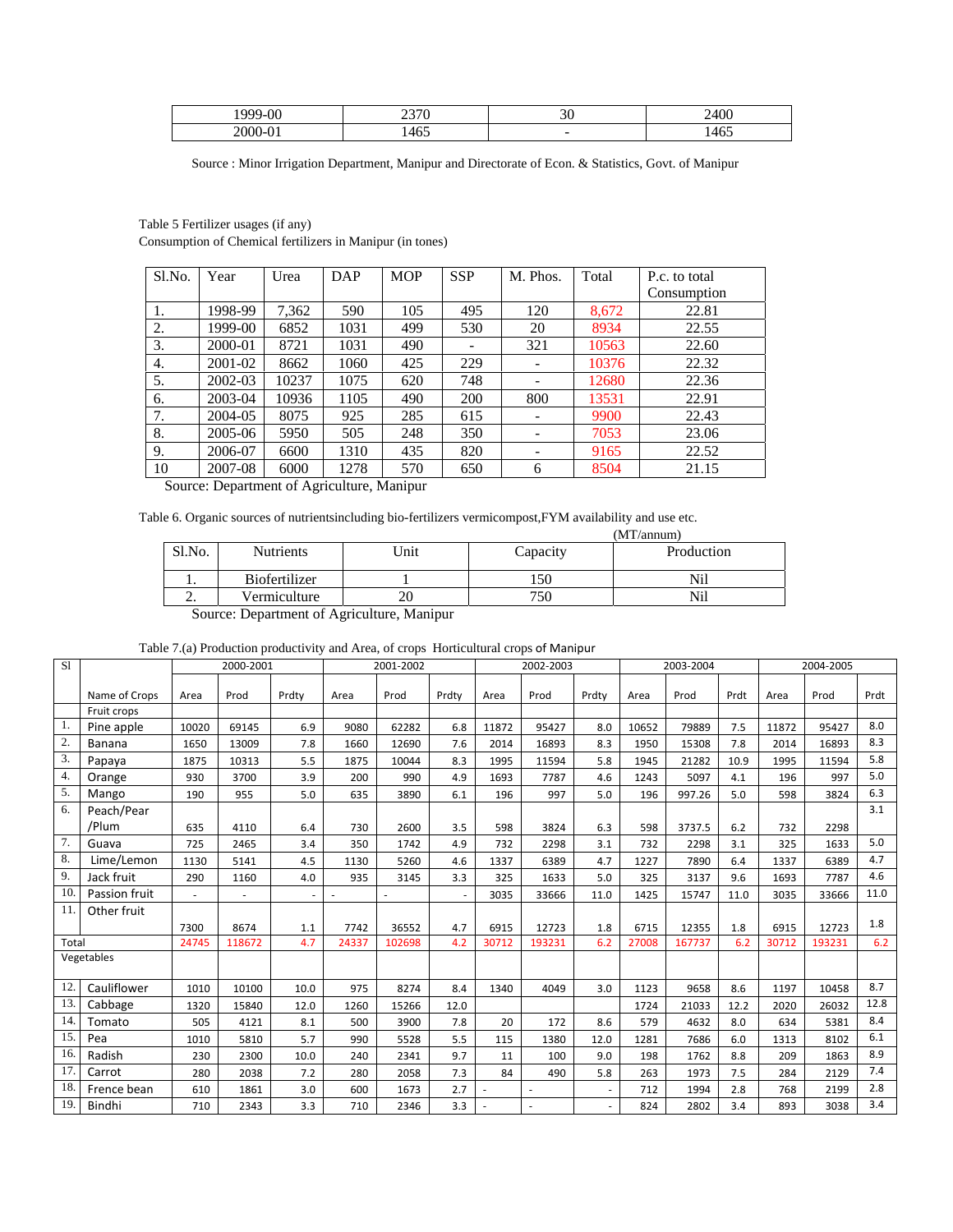| 20.   | <b>Brinial</b> | 315  | 1629  | 5.1  | 305  | 1511  | 4.9  |      |                          |                          | 315  | 1487  | 4.7 | 345   | 1623  | 4.7  |
|-------|----------------|------|-------|------|------|-------|------|------|--------------------------|--------------------------|------|-------|-----|-------|-------|------|
| 21.   | Khol-Khol      | 290  | 1490  | 5.1  | 245  | 1339  | 5.4  |      | $\overline{\phantom{a}}$ |                          | 235  | 108   | 0.4 | 242   | 1111  | 4.5  |
| 22.   | Other          |      |       |      |      |       |      |      |                          |                          |      |       |     |       |       |      |
|       | Vegetable      | 315  | 882   | 2.8  | 155  | 596   | 3.8  |      |                          | $\overline{\phantom{a}}$ | 51   | 273   | 5.3 | 53    | 285   | 5.3  |
| Total |                | 6595 | 48431 | 7.3  | 6260 | 44832 | 7.1  | 7305 | 40119                    | 5.4                      | 8026 | 65438 | 8.1 | 68    | 488   | 7.1  |
|       | Spices         |      |       |      |      |       |      |      |                          |                          |      |       |     |       |       |      |
| 23.   | Chillies       | 7010 | 22783 | 3.2  | 7020 | 23980 | 3.4  | 7324 | 29296                    | 4.0                      | 200  | 802   | 4.0 | 7374  | 29496 | 3.4  |
| 24.   | Onion          | 1100 | 11000 | 10.0 | 515  | 4820  | 9.3  | 695  | 5908                     | 8.5                      | 40   | 305   | 7.6 | 695   | 5908  | 8.5  |
| 25.   | Ginger         | 530  | 5300  | 10.0 | 1110 | 10930 | 9.8  | 1265 | 12524                    | 9.9                      | 60   | 465   | 7.7 | 1625  | 16088 | 9.9  |
| 26.   | Turmeric       | 320  | 3780  | 11.8 | 310  | 3363  | 10.8 | 372  | 4092                     | 11.0                     | 25   | 192   | 7.6 | 372   | 4092  | 11.0 |
| 27.   | Total:-        | 8960 | 42863 | 4.7  | 8955 | 43093 | 4.8  | 9656 | 51820                    | 5.3                      | 325  | 1764  | 5.4 | 10066 | 55584 | 5.5  |

Source: Directorate of Horticulture & soil Conservation Manipur

| S1  |                      |        | 2008-2009 |       |
|-----|----------------------|--------|-----------|-------|
|     | Name of Crops        | Area   | Prod      | Prdty |
| 28. | Pre kharif paddy     | 15.99  | 40.77     | 2.55  |
| 29. | Main kharif paddy    | 16.18  | 39.93     | 2.47  |
| 30. | <b>HYV</b>           | 90.00  | 3.55.49   | 3.95  |
| 31. | Jhum                 | 78.82  | 58.99     | 0.75  |
| 32. | Terrace              | 10.00  | 23.07     | 2.31  |
| 33. | Total main paddy     | 195.00 | 4.77.48   | 2.45  |
| 34. | <b>Total paddy</b>   | 210.99 | 518.25    | 2.46  |
| 35. | Kharif maize         | 17.98  | 32.25     | 1.79  |
| 36. | Rabi maize           | 2.25   | 3.13      | 1.39  |
| 37. | <b>Total maize</b>   | 20.23  | 35.38     | 1.75  |
| 38. | Wheat                | 2.05   | 5.12      | 2.50  |
| 39. | Pulse kharif         | 4.70   | 5.15      | 1.10  |
| 40. | Pulses rabi          | 21.30  | 17.60     | 0.83  |
| 41. | <b>Total pulses</b>  | 26.00  | 22.75     | 0.88  |
| 42. | Oilseed kharif       | 8.20   | 6.15      | 0.75  |
| 43. | Oilseed rabi         | 26.00  | 20.00     | 0.77  |
| 44. | <b>Total oilseed</b> | 34.20  | 26.15     | 0.76  |
| 45. | Sugarcane            | 5.15   | 298.00    | 57.86 |
| 46. | Potato               | 13.00  | 108.00    | 8.31  |

Source: Directorate of Agriculture, Manipur

Table 8. (a) Livestock including information related to poultry aquaculture

| Sl.No | Item                     | Manipur  |
|-------|--------------------------|----------|
| 1.    | Cattle                   | 4,18,028 |
|       | (a) Males over 3 years   | 1,50,256 |
|       | (b) Females over 3 years | 1,27,187 |
|       | (c)Young Stock           | 1,40,585 |
| 2.    | <b>Buffloes</b>          | 76,950   |
|       | a) Males over 3 years    | 20,440   |
|       | (b) Females over 3 years | 28,035   |
|       | (c)Young Stock           | 28,475   |
| 3.    | Sheep                    | 6,478    |
| 4.    | Goat                     | 33,478   |
| 5.    | Horses and Ponies        | 1,893    |
| 6.    | Pigs                     | 4,14,527 |
| 7.    | Mithun                   | 19,737   |
| 8.    | Dog                      | 1,31,249 |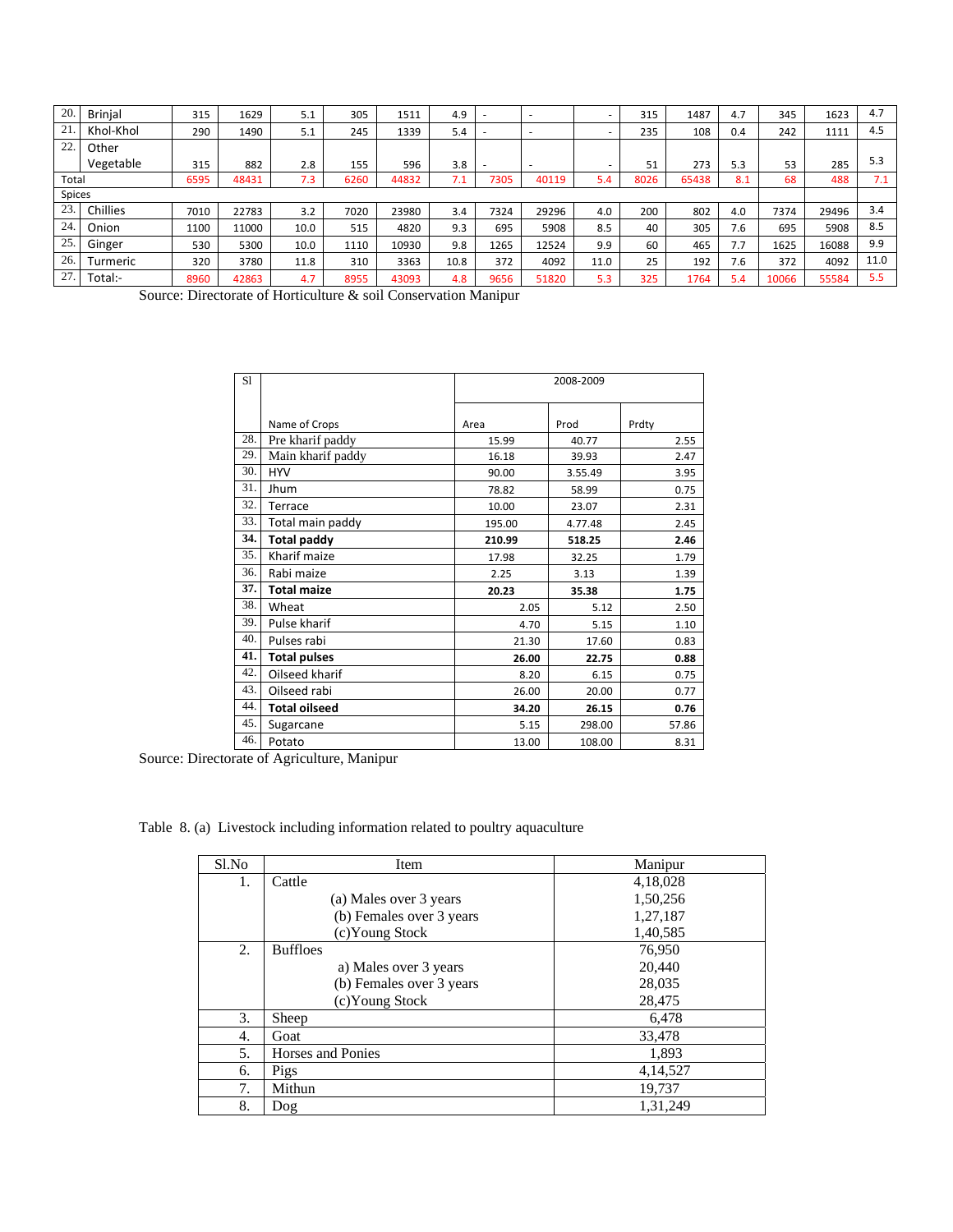|     | Other Livestock        | 1.023     |
|-----|------------------------|-----------|
| 10. | <b>Total Livestock</b> | 11.03.363 |
| 11. | Poultry                | 29,40,674 |

Sources: Directorate of Veterinary and Animal Husbandry Services, Manipur

| Sl.            | Item                | Unit         | 2000-01   | $2001 - 02$ . | 2002-03   | 2003-04   | 2004-05   | 2005-06   |
|----------------|---------------------|--------------|-----------|---------------|-----------|-----------|-----------|-----------|
|                |                     |              |           |               |           |           |           |           |
|                | Egg                 | Lakh         | 723.29    | 743.29        | 762.34    | 792.75    | 822.32    | 833.66    |
| 2              | Beef                | Tones        | 6236.00   | 6.219.10      | 6.410.00  | 6.469.00  | 5,539.00  | 6.592.00  |
| 3              | <b>Buffalo Meat</b> | Tones        | 3076.00   | 2,955.68      | 3,100.00  | 3,177.00  | 3.298.00  | 3,374.00  |
| $\overline{4}$ | Sheep Meat          | Tones        | 90.00     | 77.98         | 85.00     | 89.00     | 92.00     | 92.00     |
|                | Mutton              | Tones        | 277.00    | 264.78        | 240.00    | 524.00    | 266.00    | 264.00    |
| 6              | Pork                | Tones        | 6560.00   | 6,844.14      | 6,980.00  | 7,042.00  | 7,205.00  | 7,246.00  |
| 7              | Total Meat(2to7)    | Tones        | 16.239.00 | 16,361.68     | 16,815.00 | 17,301.00 | 16,400.00 | 17,568.00 |
| 8              | <b>Milk</b>         | <b>Tones</b> | 68,130.00 | 70,820.00     | 71,310.00 | 72,920.00 | 74,770.00 | 76,760.00 |

(b) Production of Egg, Meat and Milk in Manipur during 2000-01, 2001-02,2002-03,2003-04,2004-05&2005-06

Sources: Directorate of Veterinary and Animal Husbandry Services, Manipur

# **Table 9. Weather information(long term average and decadal year wise) Recorded at Station of Lamphelpat, Imphal Latitude: 24<sup>0</sup> 45' N Altitude: 744 msl Longitude: 93<sup>0</sup> 54' E**

### Temperature<sup>(°C)</sup>

|               |      | Max. Temp. $(^{\circ}C)$ |      |      |      |      |      |      |      |      |      |      |      |               |
|---------------|------|--------------------------|------|------|------|------|------|------|------|------|------|------|------|---------------|
|               | 1998 | 1999                     | 2000 | 2001 | 2002 | 2003 | 2004 | 2005 | 2006 | 2007 | 2008 | 2009 | 2010 | Average (till |
| <b>Months</b> |      |                          |      |      |      |      |      |      |      |      |      |      |      | 2009)         |
| Jan           | 21.7 | 24.3                     | 21.2 | 23.0 | 21.3 | 23.0 | 21.9 | 20.2 | 21.8 | 21.7 | 20.1 | 22.8 | 23.3 | 21.9          |
| Feb           | 23.5 | 29.1                     | 22.5 | 25.3 | 26.1 | 25.4 | 25.1 | 23.4 | 24.7 | 20.8 | 21.2 | 25.2 | 23.7 | 24.4          |
| Mar           | 24.1 | 29.7                     | 24.7 | 27.5 | 28.1 | 27.4 | 28.9 | 24.7 | 27.2 | 25.1 | 24.9 | 26.6 |      | 26.6          |
| April         | 28.0 | 31.9                     | 28.9 | 29.7 | 28.5 | 29.1 | 25   | 27.5 | 29.2 | 22.6 | 28.8 | 28.2 |      | 28.1          |
| May           | 29.9 | 29.2                     | 28.5 | 29.3 | 28.5 | 29.0 | 27.6 | 27.0 | 29.4 | 28.3 | 29.0 | 29.9 |      | 28.8          |
| June          | 29.6 | 29.9                     | 29.3 | 29.0 | 30.3 | 28.5 | 28.2 | 29.7 | 29.8 | 28.7 | 28.6 | 29.9 |      | 29.3          |
| July          | 29.2 | 29.2                     | 29.9 | 29.7 | 29.6 | 29.7 | 27.1 | 28.1 | 29.6 | 28.1 | 28.1 | 29.8 |      | 29.0          |
| Aug           | 29.7 | 29.1                     | 29.9 | 30.8 | 29.6 | 31.0 | 28.5 | 28.7 | 30.2 | 28.8 | 28.5 | 28.7 |      | 29.5          |
| <b>Sept</b>   | 30.9 | 30.0                     | 28.7 | 29.4 | 28.9 | 30.2 | 26.8 | 28.7 | 29.6 | 27.8 | 29.4 | 29.3 |      | 29.1          |
| Oct           | 30.4 | 28.1                     | 28.2 | 28.6 | 28.9 | 29.0 | 26.3 | 27.2 | 28.1 | 26.9 | 27.6 | 28.6 |      | 28.2          |
| <b>Nov</b>    | 27.6 | 26.7                     | 25.5 | 25.1 | 25.9 | 26.3 | 24.6 | 24.7 | 24.2 | 24.1 | 25.4 | 25.4 |      | 25.5          |
| <b>Dec</b>    | 24.8 | 23.0                     | 23.1 | 23.3 | 22.9 | 23   | 21.3 | 21.5 | 22.0 | 21.1 | 20.7 | 22.2 |      | 22.4          |

|               |      | Min. Temp. $(^{\circ}C)$ |      |      |      |      |      |      |      |      |      |      |      |               |
|---------------|------|--------------------------|------|------|------|------|------|------|------|------|------|------|------|---------------|
|               | 1998 | 1999                     | 2000 | 2001 | 2002 | 2003 | 2004 | 2005 | 2006 | 2007 | 2008 | 2009 | 2010 | Average (till |
| <b>Months</b> |      |                          |      |      |      |      |      |      |      |      |      |      |      | 2009)         |
| Jan           | 5.9  | 4.4                      | 4.3  | 3.5  | 6    | 4.5  | 5.2  | 5.6  | 5.1  | 3.6  | 6.1  | 5.9  | 4.3  | 5.0           |
| Feb           | 7.2  | 8.1                      | 7.0  | 7.8  | 7.7  | 8.3  | 6.7  | 10.5 | 10   | 9.7  | 7.1  | 6.2  | 6.5  | 8.0           |
| <b>Mar</b>    | 11.8 | 13.1                     | 11.9 | 11.3 | 11.6 | 11.9 | 13.6 | 13.9 | 11.3 | 10.7 | 12.5 | 13.1 |      | 12.2          |
| <b>April</b>  | 16.3 | 17.8                     | 17.2 | 15.4 | 15.3 | 15.9 | 16.2 | 15.5 | 16.4 | 14.3 | 15.6 | 15.2 |      | 15.9          |
| May           | 19.9 | 19.9                     | 19.5 | 19   | 17.8 | 18.8 | 19.8 | 17.5 | 18.9 | 19.9 | 19.3 | 19.3 |      | 19.1          |
| June          | 21.2 | 21.9                     | 21.3 | 21.2 | 21.9 | 21.2 | 21.7 | 21.3 | 22.2 | 21.9 | 21.3 | 21.3 |      | 21.5          |
| July          | 22.5 | 22.3                     | 22.2 | 22.7 | 21.8 | 22.3 | 21.8 | 22   | 22.9 | 22.2 | 22.2 | 22.6 |      | 22.3          |
| Aug           | 22.4 | 21.9                     | 21.9 | 22.0 | 21.8 | 22.4 | 22.1 | 22.5 | 22.4 | 22.3 | 22.5 | 22.1 |      | 22.2          |
| Sept          | 20.8 | 21.2                     | 20.8 | 21.1 | 20.7 | 21.5 | 20.8 | 20.8 | 21.3 | 20.9 | 21.3 | 21.5 |      | 21.1          |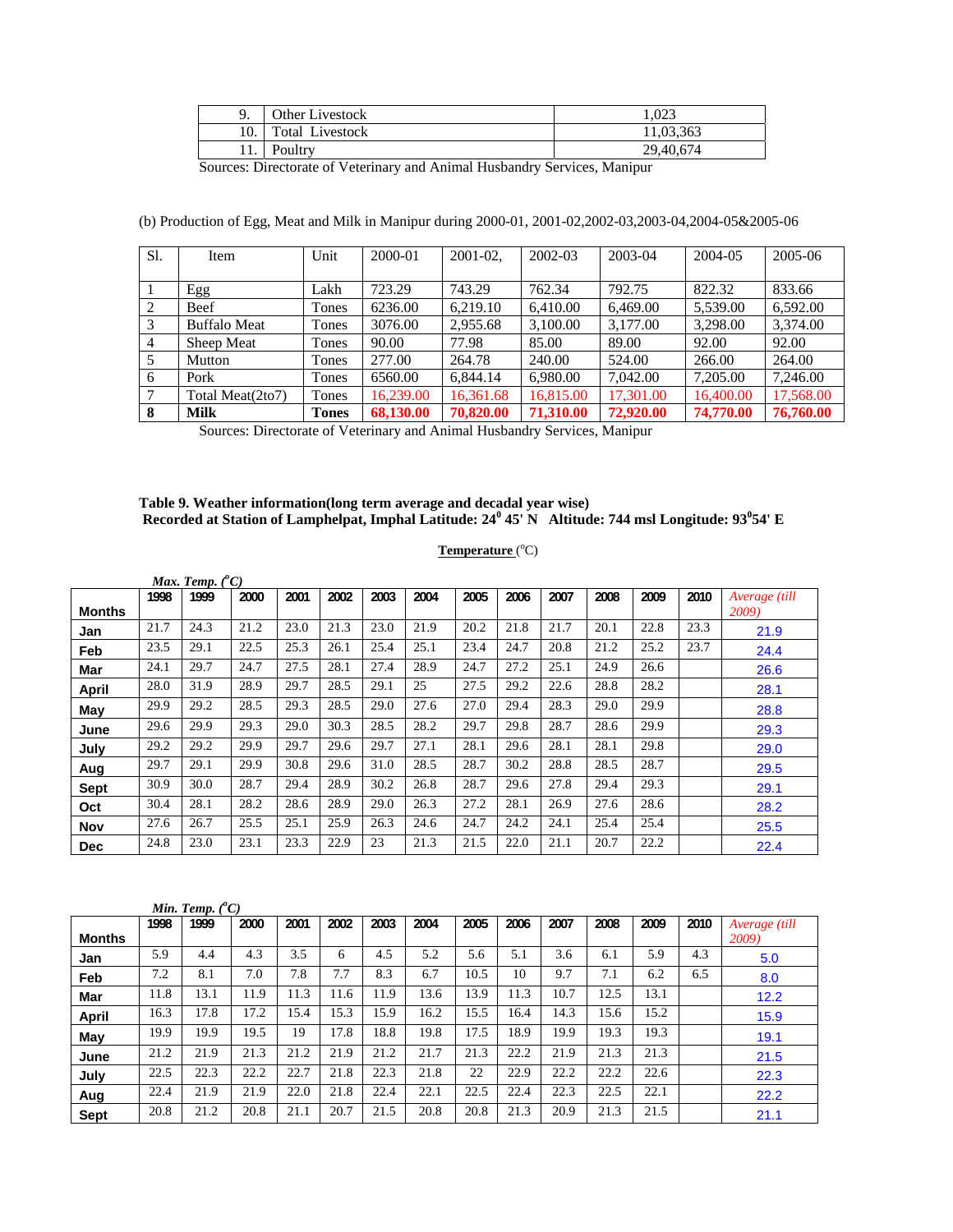| Oct        | 179  | 19.1                          | 18.3 | 18.8 | 18.3 | 19.4 | 16.8                  | 19.1                                | 170<br>11.0 | 18.3 | 18.2                                      | 18.6        | 18.4 |
|------------|------|-------------------------------|------|------|------|------|-----------------------|-------------------------------------|-------------|------|-------------------------------------------|-------------|------|
| <b>Nov</b> | 13.0 | $1^{\circ}$<br>$\overline{1}$ | .    | 13.4 | 11.6 | 10.2 | 10.8                  | 11.6                                | 122<br>12.3 | 14.6 | 9.9                                       | 117<br>11.1 | 11.9 |
| <b>Dec</b> | 6.5  | 6.J                           | 4.2  | 5.9  | 6.9  | 7.8  | $\sim$ $\sim$<br>∠. ا | $\overline{ }$<br>$\cdot\cdot\cdot$ | 6.2         | 6.6  | $\sim$ $\sim$<br>$\overline{\phantom{0}}$ | 5.6         | 6.5  |

|               | Rainfall (mm) |      |        |             |        |      |        |      |              |      |       |      |
|---------------|---------------|------|--------|-------------|--------|------|--------|------|--------------|------|-------|------|
| <b>Months</b> | Total         | Mean | Total  | <b>Mean</b> | Total  | Mean | Total  | Mean | <b>Total</b> | Mean | Total | Mean |
|               | 1998          |      | 1999   |             | 2000   |      | 2001   |      | 2002         |      |       | 2003 |
| Jan           | 29.9          | 1.0  | 1.0    | 0.0         | 27.0   | 0.9  | 2.2    | 0.1  | 35.3         | 1.1  | 1.5   | 0.1  |
| Feb           | 41.4          | 1.5  | 0.0    | 0.0         | 13.6   | 0.5  | 98.0   | 3.5  | 1.5          | 0.1  | 13.3  | 0.5  |
| Mar           | 117.4         | 3.8  | 51.2   | 1.7         | 169.4  | 5.5  | 66.0   | 2.1  | 14.4         | 0.5  | 32.0  | 1.0  |
| <b>April</b>  | 73.7          | 2.5  | 2.0    | 0.1         | 202.0  | 6.7  | 89.5   | 3.0  | 92.7         | 3.1  | 118.9 | 4.0  |
| May           | 188.4         | 6.1  | 307.8  | 9.9         | 405.3  | 13.1 | 138.8  | 4.5  | 256.8        | 8.3  | 159.7 | 5.2  |
| June          | 451.3         | 15.0 | 257.9  | 8.6         | 302.0  | 10.1 | 430.9  | 14.4 | 163.5        | 5.5  | 284.6 | 9.5  |
| July          | 223.0         | 7.2  | 167.7  | 5.4         | 155.3  | 5.0  | 138.8  | 4.5  | 140.1        | 4.5  | 370.4 | 12.0 |
| Aug           | 220.5         | 7.1  | 270.5  | 8.7         | 137.2  | 4.6  | 99.3   | 3.2  | 490.7        | 18.9 | 193.6 | 6.3  |
| Sept          | 130.6         | 4.4  | 111.6  | 3.7         | 251.4  | 8.4  | 100.2  | 3.3  | 98.8         | 3.3  | 130.6 | 4.4  |
| Oct           | 43.3          | 1.4  | 235.5  | 7.6         | 169.8  | 5.5  | 152.0  | 4.9  | 172.0        | 5.6  | 121.5 | 3.9  |
| <b>Nov</b>    | 52.3          | 1.7  | 6.5    | 0.2         | 21.7   | 0.7  | 155.4  | 5.2  | 10.4         | 0.4  | 4.1   | 0.1  |
| <b>Dec</b>    | 0.0           | 0.0  | 25.2   | 0.8         | 0.0    | 0.0  | 0.0    | 0.0  | 30.1         | 1.0  | 74.8  | 2.6  |
| <b>Total</b>  | 1571.8        |      | 1437.2 |             | 1854.7 |      | 1471.1 |      | 1506.3       |      | 1505  |      |

## Contd

|               | 2004     |         | 2005      |             | 2006   |      | 2007   |      | 2008         |          | 2009   |          |
|---------------|----------|---------|-----------|-------------|--------|------|--------|------|--------------|----------|--------|----------|
| <b>Months</b> | Total    | Mean    | Total     | <b>Mean</b> | Total  | Mean | Total  | Mean | <b>Total</b> | Mean     | Total  | Mean     |
| Jan           | 4.8      | 0.20    | 0.00      | $\Omega$    | 0      | 0    | 29     | 0.9  | 34.2         | 1.1      | 0      | $\Omega$ |
| Feb           | $\Omega$ | $0.0\,$ | 99.2      | 3.5         | 49.1   | 1.8  | 151.8  | 5.4  | 21           | 0.7      | 20.8   | 0.7      |
| Mar           | 24.9     | 0.80    | 183.4     | 5.9         | 5.2    | 0.2  | 17.6   | 0.6  | 69.6         | 2.2      | 50.9   | 1.6      |
| <b>April</b>  | 281.2    | 9.4     | 76.2      | 2.5         | 41.7   | 1.4  | 136.8  | 4.6  | 17.8         | 0.6      | 78.8   | 2.6      |
| May           | 191      | 6.20    | 139.2     | 4.5         | 227.2  | 7.3  | 233.4  | 7.5  | 94.6         | 3.1      | 156.4  | 5.0      |
| June          | 195      | 6.5     | 176.6     | 6.5         | 175.9  | 5.9  | 201    | 6.7  | 260.2        | 8.7      | 69.3   | 2.3      |
| July          | 336.8    | 10.90   | 193.2     | 6.2         | 158.4  | 5.1  | 218.6  | 7.1  | 210.2        | 6.8      | 181.1  | 5.8      |
| Aug           | 270.4    | 8.7     | 191       | 6.2         | 90.4   | 2.9  | 112.2  | 3.6  | 244.5        | 7.9      | 303.5  | 9.8      |
| Sept          | 295.2    | 9.80    | 196.6     | 6.6         | 129.8  | 4.3  | 191    | 6.4  | 150.8        | 5        | 131.2  | 4.4      |
| Oct           | 270      | 9.0     | 111.2     | 3.6         | 114    | 3.7  | 178    | 5.7  | 87.6         | 2.8      | 166    | 5.4      |
| <b>Nov</b>    | 24.2     | 0.80    | <b>NA</b> | <b>NA</b>   | 25.6   | 0.9  | 52.6   | 1.8  | 1.7          | 0.1      | 15.6   | 0.5      |
| <b>Dec</b>    | 11.6     | 0.4     | <b>NA</b> | <b>NA</b>   | 16     | 0.5  | 0      | 0    | $\Omega$     | $\Omega$ | 0      | $\Omega$ |
| <b>Total</b>  | 1905.1   |         | 1366.6    |             | 1033.3 |      | 1522.0 |      | 1192.2       |          | 1172.0 |          |

Average mean or normal rainfall (mm) = 1592.4 mm (1998-2009)

#### **Relative Humidity**

|             |      |      | Morning Relative Humidity $(\%)$ |      |      |      |      |      |      |      |      |      |      |                        |
|-------------|------|------|----------------------------------|------|------|------|------|------|------|------|------|------|------|------------------------|
| Month       | 1998 | 1999 | 2000                             | 2001 | 2002 | 2003 | 2004 | 2005 | 2006 | 2007 | 2008 | 2009 | 2010 | Average<br>(till 2009) |
| Jan         | 64.5 | 69.7 | 73.1                             | 66   | 82.3 | 70.5 | 82   | 97   | 96.2 | 98.7 | 97.4 | 78   | 78.2 | 81.3                   |
| Feb         | 96   | 58.4 | 66.1                             | 70.3 | 63.0 | 65.3 | 65.8 | 84.4 | 95.8 | 93.4 | 96   | 72   | 73.0 | 77.2                   |
| Mar         | 73.6 | 57.8 | 75.0                             | 63.1 | 58.6 | 62.4 | 66.7 | 88.5 | 78.2 | 79.5 | 89.5 | 70.9 |      | 72.0                   |
| April       | 72.8 | 56.8 | 68.5                             | 61.8 | 73.6 | 68.9 | 85.8 | 78   | 76.0 | 77.9 | 74.2 | 85.6 |      | 73.3                   |
| May         | 72.6 | 75.7 | 80.4                             | 72.7 | 80.0 | 76.0 | 84.2 | 87   | 81.8 | 84.1 | 81.8 | 89.6 |      | 80.5                   |
| June        | 86.5 | 77.6 | 82.8                             | 84.3 | 77.8 | 85.3 | 87.2 | 85   | 86.6 | 90.6 | 89.8 | 88.7 |      | 85.2                   |
| July        | 83.9 | 85.2 | 84.0                             | 82.7 | 82.4 | 82.7 | 91.8 | 89   | 88.2 | 92.2 | 92   | 91.3 |      | 87.1                   |
| Aug         | 83.8 | 85.3 | 84.6                             | 81.3 | 84.2 | 80.9 | 90.1 | 91   | 87.1 | 92.3 | 88.7 | 91.8 |      | 86.8                   |
| <b>Sept</b> | 78.8 | 83.1 | 87.3                             | 80.1 | 77.5 | 84.1 | 94.0 | 91   | 88.6 | 90.4 | 90.9 | 91.7 |      | 86.5                   |
| Oct         | 75.6 | 87.5 | 84.7                             | 84.1 | 80.8 | 86.4 | 93.2 | 95   | 87.6 | 95.1 | 90.6 | 89.9 |      | 87.5                   |
| <b>Nov</b>  | 81.3 | 83.3 | 89.1                             | 88.9 | 78.9 | 84.0 | 95.1 | 94   | 97.0 | 83.6 | 85   | 86.7 |      | 87.2                   |